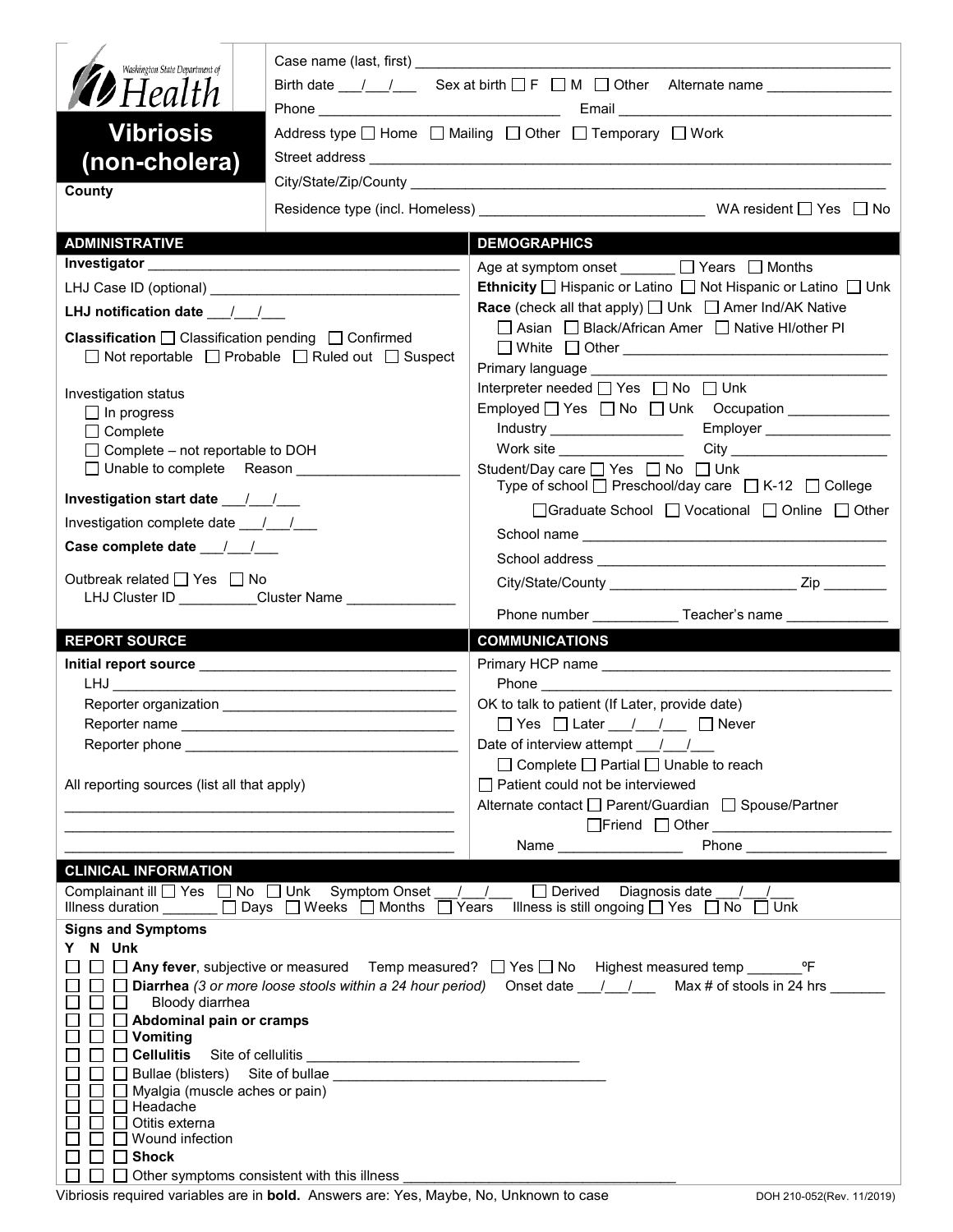| Case Name                                                                                                      | LHJ Case ID                                                                                                    |                                                                        |  |  |  |  |  |  |
|----------------------------------------------------------------------------------------------------------------|----------------------------------------------------------------------------------------------------------------|------------------------------------------------------------------------|--|--|--|--|--|--|
| Y N Unk                                                                                                        |                                                                                                                |                                                                        |  |  |  |  |  |  |
|                                                                                                                |                                                                                                                |                                                                        |  |  |  |  |  |  |
| <b>Predisposing Conditions</b>                                                                                 |                                                                                                                |                                                                        |  |  |  |  |  |  |
| Y N Unk                                                                                                        |                                                                                                                |                                                                        |  |  |  |  |  |  |
| $\Box$ Antacid use in 30 days prior to onset Antacid                                                           |                                                                                                                |                                                                        |  |  |  |  |  |  |
| Medication                                                                                                     | $\Box$ $\Box$ H2 blocker or ulcer medication (e.g., Tagamet, Zantac, Omeprazole) use in 30 days prior to onset |                                                                        |  |  |  |  |  |  |
|                                                                                                                |                                                                                                                | Treatment date 1.                                                      |  |  |  |  |  |  |
| □ Chronic heart disease                                                                                        | Chemotherapy in 30 days prior to onset Treatment _______________________________                               |                                                                        |  |  |  |  |  |  |
| $\Box$ Heart failure                                                                                           |                                                                                                                |                                                                        |  |  |  |  |  |  |
| Gastric surgery or gastrectomy in past                                                                         |                                                                                                                |                                                                        |  |  |  |  |  |  |
| $\Box$ Peptic ulcer                                                                                            |                                                                                                                |                                                                        |  |  |  |  |  |  |
|                                                                                                                |                                                                                                                |                                                                        |  |  |  |  |  |  |
| Chronic kidney disease Disease Manuscript Chronic Chronic Library of Chronic Chronic Chronic Chronic Chronic C |                                                                                                                |                                                                        |  |  |  |  |  |  |
| $\Box$ Diabetes mellitus                                                                                       |                                                                                                                |                                                                        |  |  |  |  |  |  |
| $\Box$ Hematologic disease                                                                                     |                                                                                                                |                                                                        |  |  |  |  |  |  |
| □ □ Immunodeficiency                                                                                           |                                                                                                                |                                                                        |  |  |  |  |  |  |
|                                                                                                                |                                                                                                                |                                                                        |  |  |  |  |  |  |
| $\Box$                                                                                                         |                                                                                                                |                                                                        |  |  |  |  |  |  |
| $\Box$ Alcoholism                                                                                              |                                                                                                                |                                                                        |  |  |  |  |  |  |
| $\Box$ Other underlying medical conditions                                                                     |                                                                                                                |                                                                        |  |  |  |  |  |  |
| <b>Culture Information</b>                                                                                     |                                                                                                                |                                                                        |  |  |  |  |  |  |
| Y N Unk                                                                                                        |                                                                                                                |                                                                        |  |  |  |  |  |  |
| $\Box$ $\Box$ $\Box$ Confirmed at state or federal public health lab                                           |                                                                                                                |                                                                        |  |  |  |  |  |  |
| Hospitalization                                                                                                |                                                                                                                |                                                                        |  |  |  |  |  |  |
| Y N Unk                                                                                                        |                                                                                                                |                                                                        |  |  |  |  |  |  |
| $\Box$ $\Box$ Hospitalized at least overnight for this illness Facility name                                   |                                                                                                                |                                                                        |  |  |  |  |  |  |
| $\Box$ $\Box$ Died of this illness Death date / /                                                              | Please fill in the death date information on the Person Screen                                                 |                                                                        |  |  |  |  |  |  |
| RISK AND RESPONSE (Ask about exposures 7 days before symptom onset)                                            |                                                                                                                |                                                                        |  |  |  |  |  |  |
| <b>Travel</b>                                                                                                  |                                                                                                                |                                                                        |  |  |  |  |  |  |
| Setting 1                                                                                                      | Setting 2                                                                                                      | Setting 3                                                              |  |  |  |  |  |  |
| Travel out of:<br>County/City                                                                                  | County/City ______________________                                                                             | County/City                                                            |  |  |  |  |  |  |
|                                                                                                                | State ___________________________                                                                              | $\Box$                                                                 |  |  |  |  |  |  |
| Country ________________________                                                                               | □ Country <u>____________________</u>                                                                          | □ Country <u>____________________</u>                                  |  |  |  |  |  |  |
| Other                                                                                                          | Other                                                                                                          | Other                                                                  |  |  |  |  |  |  |
| Destination name                                                                                               |                                                                                                                |                                                                        |  |  |  |  |  |  |
| Start and end dates<br>$\frac{1}{2}$<br>to                                                                     | to                                                                                                             | to                                                                     |  |  |  |  |  |  |
| <b>Risk and Exposure Information</b>                                                                           |                                                                                                                |                                                                        |  |  |  |  |  |  |
|                                                                                                                |                                                                                                                |                                                                        |  |  |  |  |  |  |
| Y.<br>N Unk                                                                                                    |                                                                                                                |                                                                        |  |  |  |  |  |  |
| $\Box$ Is case a recent foreign arrival (e.g. immigrant, refugee, adoptee, visitor) Country                    |                                                                                                                |                                                                        |  |  |  |  |  |  |
|                                                                                                                |                                                                                                                | $\Box$ Does the case know anyone else with similar symptoms or illness |  |  |  |  |  |  |
|                                                                                                                |                                                                                                                |                                                                        |  |  |  |  |  |  |
| Onset date, shared meals, relationship, etc. ___________________________________                               |                                                                                                                |                                                                        |  |  |  |  |  |  |
|                                                                                                                |                                                                                                                |                                                                        |  |  |  |  |  |  |
|                                                                                                                |                                                                                                                |                                                                        |  |  |  |  |  |  |
| <b>Water Exposure</b>                                                                                          |                                                                                                                |                                                                        |  |  |  |  |  |  |
| N Unk                                                                                                          |                                                                                                                |                                                                        |  |  |  |  |  |  |
|                                                                                                                |                                                                                                                |                                                                        |  |  |  |  |  |  |
| $\Box$ $\Box$ Skin exposed to water or aquatic organisms in 7 days before illness began                        |                                                                                                                |                                                                        |  |  |  |  |  |  |
| Skin exposed to a body of water (fresh, salt or brackish in 7 days before illness began                        |                                                                                                                |                                                                        |  |  |  |  |  |  |
|                                                                                                                |                                                                                                                |                                                                        |  |  |  |  |  |  |
|                                                                                                                |                                                                                                                |                                                                        |  |  |  |  |  |  |
| Other contact with marine or freshwater life  Date 1.1 1. Time                                                 |                                                                                                                |                                                                        |  |  |  |  |  |  |
| Skin exposed to drippings from raw or live seafood Date 1. 1 Time                                              |                                                                                                                |                                                                        |  |  |  |  |  |  |
| Did case incur a wound before or during exposure $\Box$ No $\Box$ Ukn                                          |                                                                                                                |                                                                        |  |  |  |  |  |  |
| $\Box$ Yes, had a pre-existing wound                                                                           |                                                                                                                |                                                                        |  |  |  |  |  |  |
| $\Box$ Yes, sustained a wound (during exposure)                                                                |                                                                                                                |                                                                        |  |  |  |  |  |  |
| $\Box$ Yes, uncertain if wound was new or old (at time of exposure)                                            |                                                                                                                |                                                                        |  |  |  |  |  |  |
|                                                                                                                |                                                                                                                |                                                                        |  |  |  |  |  |  |
|                                                                                                                | Anatomic site of injury or wound (e.g., head, arm) example and the state of intervals and the state of injury  |                                                                        |  |  |  |  |  |  |
|                                                                                                                |                                                                                                                |                                                                        |  |  |  |  |  |  |
|                                                                                                                |                                                                                                                |                                                                        |  |  |  |  |  |  |
|                                                                                                                |                                                                                                                |                                                                        |  |  |  |  |  |  |
|                                                                                                                |                                                                                                                |                                                                        |  |  |  |  |  |  |
|                                                                                                                |                                                                                                                |                                                                        |  |  |  |  |  |  |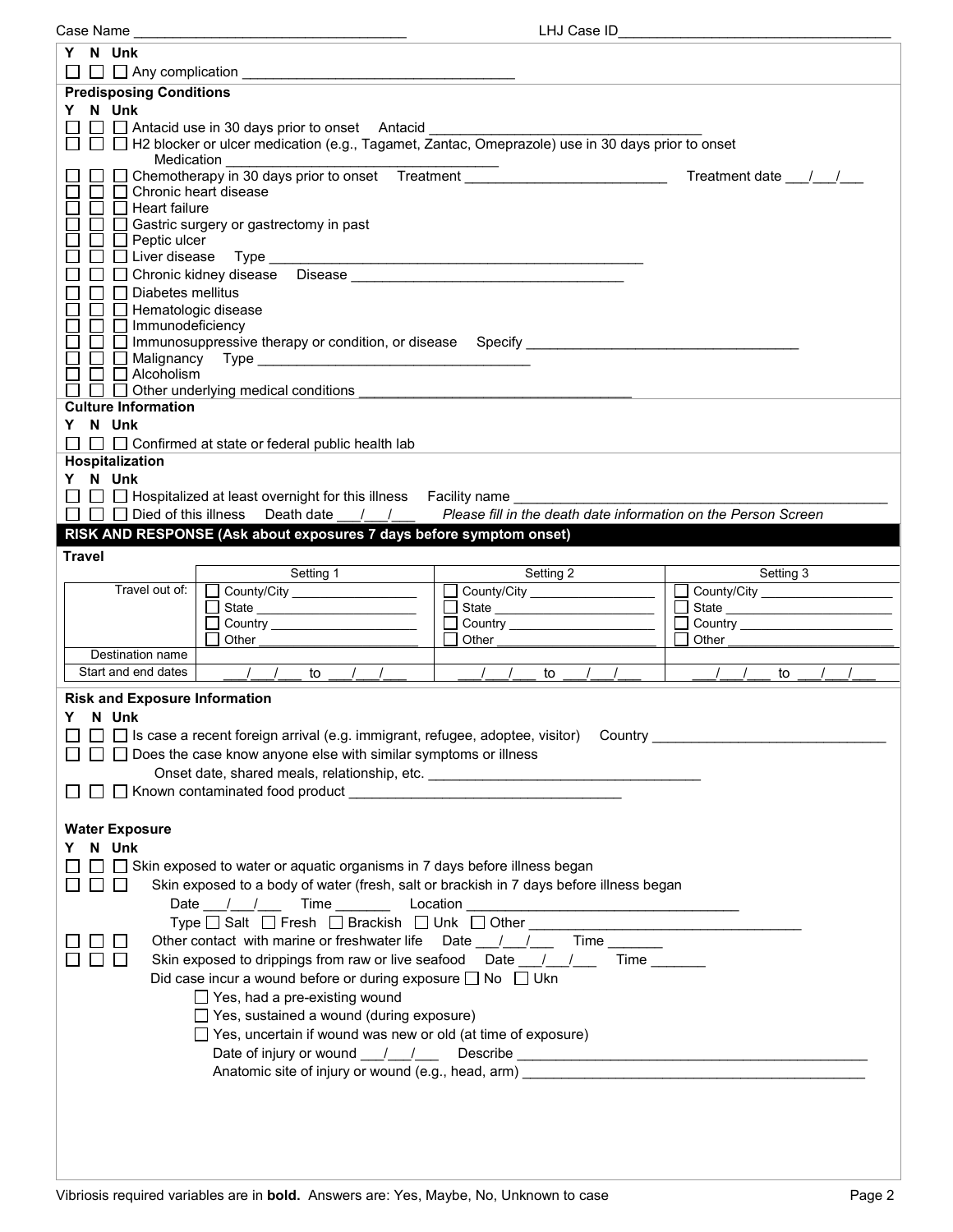| Case Name |
|-----------|
|           |

| Food Exposure - Food exposure timeframe: 7 days prior to onset of illness<br>N Unk<br>$\Box$ Consumed shellfish or seafood during the 7 days before onset of illness                                                                                                                                                                                                                                                                                                                                                                                                                                                                                                                                                                                                                                                                                                                                                                                                                                                                                                                                                                                                                                                                                                                                                    |                                    |                      |                                                                                                                                                                                                                                                                                                                                                                                            |                       |                                 |                      |                                                            |                                 |                       |
|-------------------------------------------------------------------------------------------------------------------------------------------------------------------------------------------------------------------------------------------------------------------------------------------------------------------------------------------------------------------------------------------------------------------------------------------------------------------------------------------------------------------------------------------------------------------------------------------------------------------------------------------------------------------------------------------------------------------------------------------------------------------------------------------------------------------------------------------------------------------------------------------------------------------------------------------------------------------------------------------------------------------------------------------------------------------------------------------------------------------------------------------------------------------------------------------------------------------------------------------------------------------------------------------------------------------------|------------------------------------|----------------------|--------------------------------------------------------------------------------------------------------------------------------------------------------------------------------------------------------------------------------------------------------------------------------------------------------------------------------------------------------------------------------------------|-----------------------|---------------------------------|----------------------|------------------------------------------------------------|---------------------------------|-----------------------|
| <b>Type</b>                                                                                                                                                                                                                                                                                                                                                                                                                                                                                                                                                                                                                                                                                                                                                                                                                                                                                                                                                                                                                                                                                                                                                                                                                                                                                                             | Eaten                              | <b>Eaten Raw</b>     | <b>Multiple</b><br><b>Dates</b>                                                                                                                                                                                                                                                                                                                                                            | Last date<br>consumed | <b>Type</b>                     | Eaten                | <b>Eaten Raw</b>                                           | <b>Multiple</b><br><b>Dates</b> | Last date<br>consumed |
|                                                                                                                                                                                                                                                                                                                                                                                                                                                                                                                                                                                                                                                                                                                                                                                                                                                                                                                                                                                                                                                                                                                                                                                                                                                                                                                         | Y N U                              | Y N U                | Y N U                                                                                                                                                                                                                                                                                                                                                                                      |                       |                                 | Y N U                | Y N U                                                      | Y N U                           |                       |
| Clams                                                                                                                                                                                                                                                                                                                                                                                                                                                                                                                                                                                                                                                                                                                                                                                                                                                                                                                                                                                                                                                                                                                                                                                                                                                                                                                   | பப<br>$\Box$                       | $\Box$ $\Box$ $\Box$ | $\begin{array}{c c c c c c} \hline \rule{0pt}{16pt} & \rule{0pt}{16pt} \rule{0pt}{16pt} & \rule{0pt}{16pt} \rule{0pt}{16pt} & \rule{0pt}{16pt} \rule{0pt}{16pt} & \rule{0pt}{16pt} \rule{0pt}{16pt} & \rule{0pt}{16pt} \rule{0pt}{16pt} & \rule{0pt}{16pt} \rule{0pt}{16pt} & \rule{0pt}{16pt} \rule{0pt}{16pt} & \rule{0pt}{16pt} \rule{0pt}{16pt} & \rule{0pt}{16pt} \rule{0pt}{16pt} &$ |                       | <b>Mussels</b>                  | $\Box$ $\Box$ $\Box$ | $\square$ $\square$<br>$\Box$                              | 88 8 8                          |                       |
| Crabs                                                                                                                                                                                                                                                                                                                                                                                                                                                                                                                                                                                                                                                                                                                                                                                                                                                                                                                                                                                                                                                                                                                                                                                                                                                                                                                   | $\Box$ $\Box$ $\Box$               | $\Box$ $\Box$ $\Box$ | $\Box$ $\Box$ $\Box$                                                                                                                                                                                                                                                                                                                                                                       |                       | Oysters                         | $\Box$ $\Box$ $\Box$ | $\begin{array}{c} \square \ \square \ \square \end{array}$ | □ □ □                           |                       |
| Crawfish                                                                                                                                                                                                                                                                                                                                                                                                                                                                                                                                                                                                                                                                                                                                                                                                                                                                                                                                                                                                                                                                                                                                                                                                                                                                                                                | $\Box$<br>$\Box$<br>$\overline{a}$ | $\Box$ $\Box$ $\Box$ | $\Box$<br>$\Box$ $\Box$                                                                                                                                                                                                                                                                                                                                                                    |                       | Scallops                        | $\Box$ $\Box$ $\Box$ | $\Box$ $\Box$<br>$\Box$                                    | $\Box$ $\Box$ $\Box$            |                       |
| Fish                                                                                                                                                                                                                                                                                                                                                                                                                                                                                                                                                                                                                                                                                                                                                                                                                                                                                                                                                                                                                                                                                                                                                                                                                                                                                                                    | $\Box$ $\Box$ $\Box$               | $\Box$ $\Box$ $\Box$ | $\Box$ $\Box$ $\Box$                                                                                                                                                                                                                                                                                                                                                                       |                       | Shrimp                          | $\Box$ $\Box$ $\Box$ | $\Box$ $\Box$                                              | $\Box$ $\Box$ $\Box$            |                       |
| Lobster                                                                                                                                                                                                                                                                                                                                                                                                                                                                                                                                                                                                                                                                                                                                                                                                                                                                                                                                                                                                                                                                                                                                                                                                                                                                                                                 | $\Box$<br>$\Box$<br>⊔              |                      | $\sqcup$<br>$\Box$<br>$\Box$                                                                                                                                                                                                                                                                                                                                                               |                       | Other<br>shellfish<br>(specify) | $\Box$ $\Box$ $\Box$ | 8888                                                       |                                 |                       |
| How prepared O Fully cooked O Undercooked O Raw O Unknown<br>Additional relevant information on product preparation (e.g., specific variety of seafood consumed and plating)<br>N Unk<br>Y.<br>$\Box$ $\Box$ Any dining partners consume the same seafood<br>$\Box$ $\Box$<br>Any become ill Describe<br>How was the seafood obtained $\Box$ Harvested by the patient or a friend of the patient<br>$\Box$ Oyster bar or restaurant<br>$\Box$ Seafood market $\Box$ Truck or roadside vendor<br>$\Box$ Food store $\Box$ Other<br>Phone #<br>Date received $\frac{1}{\sqrt{2}}$<br>Y N Unk<br>$\Box$ Was this seafood imported from another country Exporting country<br>$\Box~\Box~\Box$ Was this business inspected as part of this investigation<br>$\Box$ Was there evidence of improper handling or storage (check all that apply)<br>$\Box$ Holding temperature violation $\Box$ Cross-contamination $\Box$ Co-mingling of live and dead shellfish<br>How were the shellfish distributed to the business $\Box$ Shellstock (sold in shell) $\Box$ Shucked $\Box$ Unk $\Box$ Other<br>Y N Unk<br>$\Box$ $\Box$ Are shipping tags available from the suspected lot If Yes, attach tags to the record<br>$\Box$ $\Box$ $\Box$ CDC surveillance form completed<br><b>Exposure and Transmission Summary</b><br>Y N Unk |                                    |                      |                                                                                                                                                                                                                                                                                                                                                                                            |                       |                                 |                      |                                                            |                                 |                       |
| $\Box$ $\Box$ Epi-linked to a confirmed or probable case<br>$\Box$ $\Box$ Outbreak related<br>Likely geographic region of exposure □ In Washington – county _______________ □ Other state _____________<br>$\Box$ Unk<br>Not in US - country ______________<br>International travel related □ During entire exposure period □ During part of exposure period □ No international travel                                                                                                                                                                                                                                                                                                                                                                                                                                                                                                                                                                                                                                                                                                                                                                                                                                                                                                                                  |                                    |                      |                                                                                                                                                                                                                                                                                                                                                                                            |                       |                                 |                      |                                                            |                                 |                       |
| Suspected exposure type □ Foodborne □ Waterborne □ Animal related □ Unk<br>Describe <b>Describe</b><br>Suspected exposure setting □ Home □ Work □ College □ Military □ Place of worship □ International travel<br>□ Out of state travel □ Transit □ Social event □ Large public gathering □ Restaurant □ Hotel/motel/hostel                                                                                                                                                                                                                                                                                                                                                                                                                                                                                                                                                                                                                                                                                                                                                                                                                                                                                                                                                                                             |                                    |                      |                                                                                                                                                                                                                                                                                                                                                                                            |                       |                                 |                      |                                                            |                                 |                       |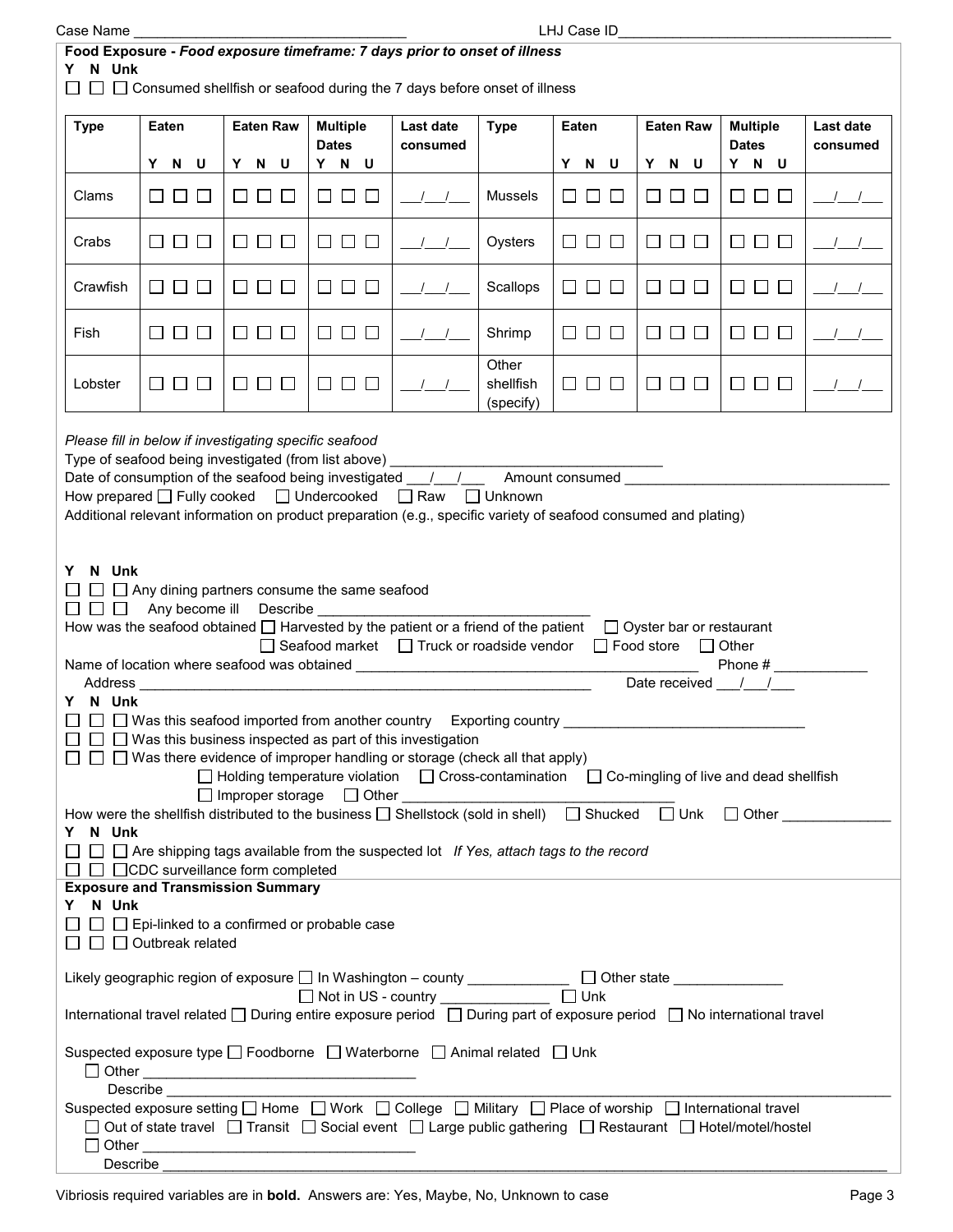| <b>Exposure Summary</b>                                                                                       |  |
|---------------------------------------------------------------------------------------------------------------|--|
|                                                                                                               |  |
|                                                                                                               |  |
|                                                                                                               |  |
|                                                                                                               |  |
|                                                                                                               |  |
|                                                                                                               |  |
| <b>Public Health Interventions/Actions</b>                                                                    |  |
| Y N Unk                                                                                                       |  |
| $\Box$ $\Box$ Commercial product implicated                                                                   |  |
| $\Box$<br>Initiate trace-back investigation                                                                   |  |
|                                                                                                               |  |
| <b>TREATMENT</b>                                                                                              |  |
| Y N Unk                                                                                                       |  |
| $\Box$ $\Box$ Did patient receive prophylaxis/treatment                                                       |  |
|                                                                                                               |  |
| <b>NOTES</b>                                                                                                  |  |
|                                                                                                               |  |
|                                                                                                               |  |
|                                                                                                               |  |
|                                                                                                               |  |
|                                                                                                               |  |
|                                                                                                               |  |
| <b>LAB RESULTS</b>                                                                                            |  |
| Lab report information                                                                                        |  |
| Lab report reviewed - LHJ $\Box$<br>WDRS user-entered lab report note                                         |  |
|                                                                                                               |  |
|                                                                                                               |  |
| Submitter                                                                                                     |  |
|                                                                                                               |  |
|                                                                                                               |  |
| Specimen                                                                                                      |  |
|                                                                                                               |  |
|                                                                                                               |  |
|                                                                                                               |  |
|                                                                                                               |  |
| Test performed and result                                                                                     |  |
|                                                                                                               |  |
| WDRS test result, comparator                                                                                  |  |
| WDRS result, numeric only (enter only if given, including as necessary Comparator and Unit of measure)        |  |
| WDRS unit of measure _______                                                                                  |  |
|                                                                                                               |  |
| Test result - Other, specify                                                                                  |  |
| WDRS result summary O Positive O Negative O Indeterminate O Equivocal O Test not performed O Pending          |  |
| Test result status □ Final results; Can only be changed with a corrected result<br>$\Box$ Preliminary results |  |
| $\Box$ Record coming over is a correction and thus replaces a final result                                    |  |
| $\Box$ Results cannot be obtained for this observation                                                        |  |
| $\Box$ Specimen in lab; results pending<br>Result date $\frac{1}{\sqrt{1-\frac{1}{2}}}$                       |  |
| <b>Upload document</b>                                                                                        |  |
|                                                                                                               |  |
| <b>Ordering Provider</b>                                                                                      |  |
|                                                                                                               |  |
| Ordering facility                                                                                             |  |